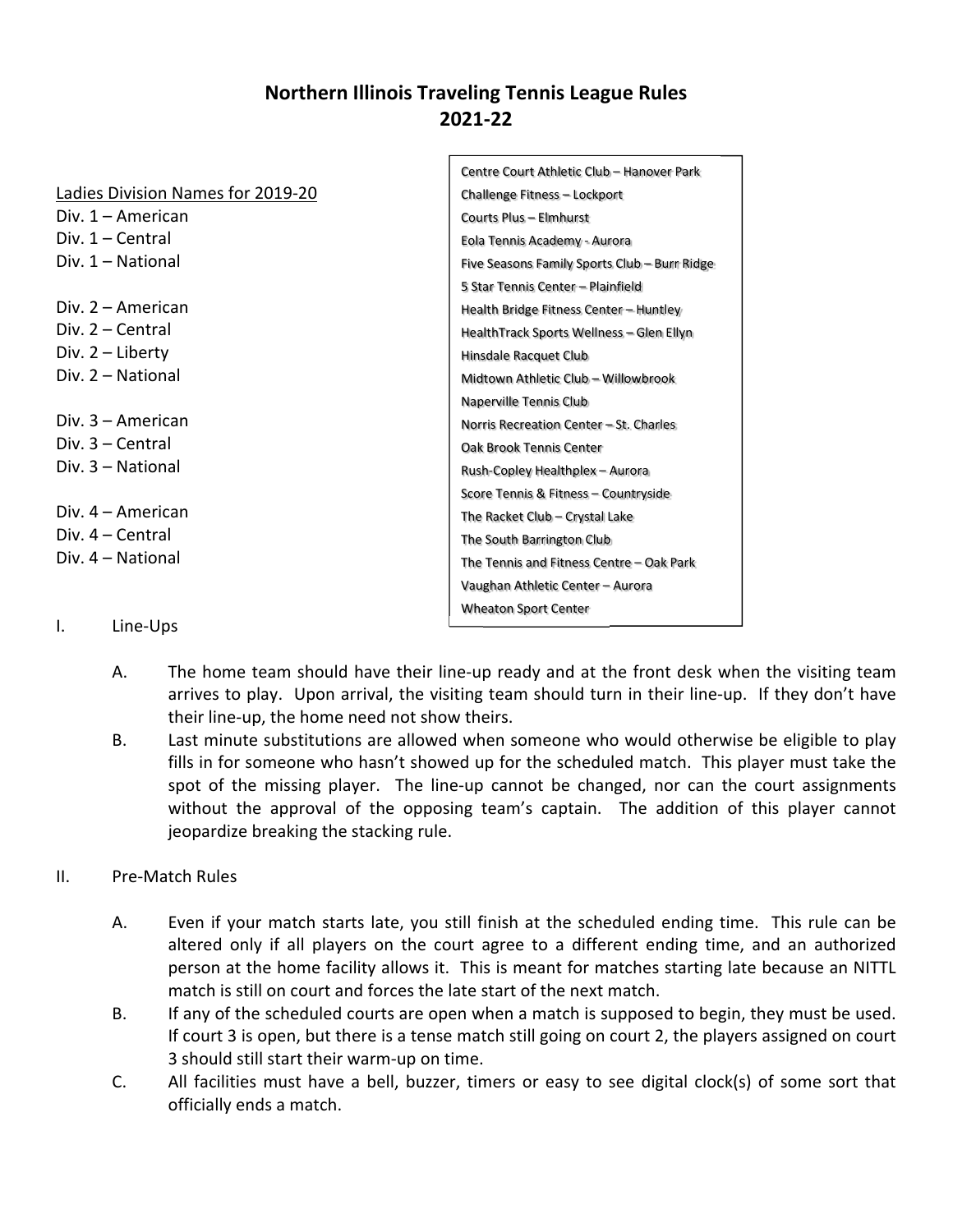- D. All cell phones should be turned off when the match begins. If a cell phone goes off during a point that team loses the point. If a cell phone goes off, but a point is not in progress there is no penalty and the phone should be turned off immediately.
- E. Players warming up before a match should finish and attend to all necessary off‐court situations before the start of the match. Players should be going on court at the scheduled match time. It is inconsiderate to finish a pre‐match warm‐up before the start of the match, and then leave the court to go to the locker room, and then arrive on court late for the start of the match.
- III. Match Play Rules
	- A. Warm‐Up/Late Arrivals
		- 1. Ten‐minute warm‐up.
		- 2. If a warm-up starts late due to rule II. A., the players are still entitled to a full ten-minute warm‐up.
		- 3. Late arrival time begins when the player is on court ready to play.
		- 4. The home team clock is the official clock when determining penalties. Unless otherwise told, if a club has more than one digital clock, the clock closest to the court is the official clock.
		- 5. Players who are late miss as many minutes of warm-up as they are late. (If a player is five minutes late, the player receives five minutes of warm-up; nine minutes late, one minute of warm‐up.)
		- 6. Players who are 10‐19 minutes late get no warm‐up.
		- 7. Players who are 20‐29 minutes late, default the first set 6‐0, and get no warm‐up. You must announce to the late team that they have forfeited the first set. You cannot finish the match and go back and claim that the team was late and forfeited the first set.
		- 8. If a player is 30 or more minutes late, default the entire match.
	- B. On‐Court Rules

| <b>1.5 Hour Matches</b>                                                                                    | <b>2.0 Hour Matches</b>                  |  |  |
|------------------------------------------------------------------------------------------------------------|------------------------------------------|--|--|
| Do not play out third set                                                                                  | If 10 minutes left, play out third set   |  |  |
| If 7:00 min or more left, match tie break                                                                  | If 5:00-9.59 min left, regular tie break |  |  |
| If 6:59 min or less left, it's a tie                                                                       | If 4:59 min or less, it's a tie          |  |  |
| A regular tiebreak is first to seven by a margin of two a match tiebreak is first to 10 by a margin of two |                                          |  |  |

A regular tiebreak is first to seven by a margin of two, a match tiebreak is first to 10 by a margin of two

- 1. All matches will be 1.5 hours or 2 hours.
- 2. Best two of three sets. 12-point tie-breaker at 6-6 of any set.
- **3.** Switch sides at the completion of each set.
- 4. If Team A wins the first set and the second set cannot be completed within the match time frame and Team A is losing the second set, then the match ends in a tie.
- 5. If Team A wins the first set and the second set cannot be completed within the match time frame and Team A is tied or ahead in the second set, then Team A wins the match.
- 6. For 1.5 hour matches, if teams split sets and there is between 6:59 0:01 minutes left to play, the match ends in a tie. Please note that the time left is determined at the conclusion of the last point. Thus, if there is 7:00 time left when the last point ended, but there is only 6:20 by the time the server is ready to serve, the match tiebreaker must still be played.
- 7. For 1.5 hour matches, if teams split sets and 7:00 minutes or more remain, you will play a match tiebreaker to determine the winner. This is the first one to 10 by a margin of two. There are no breaks at any time during this tiebreaker.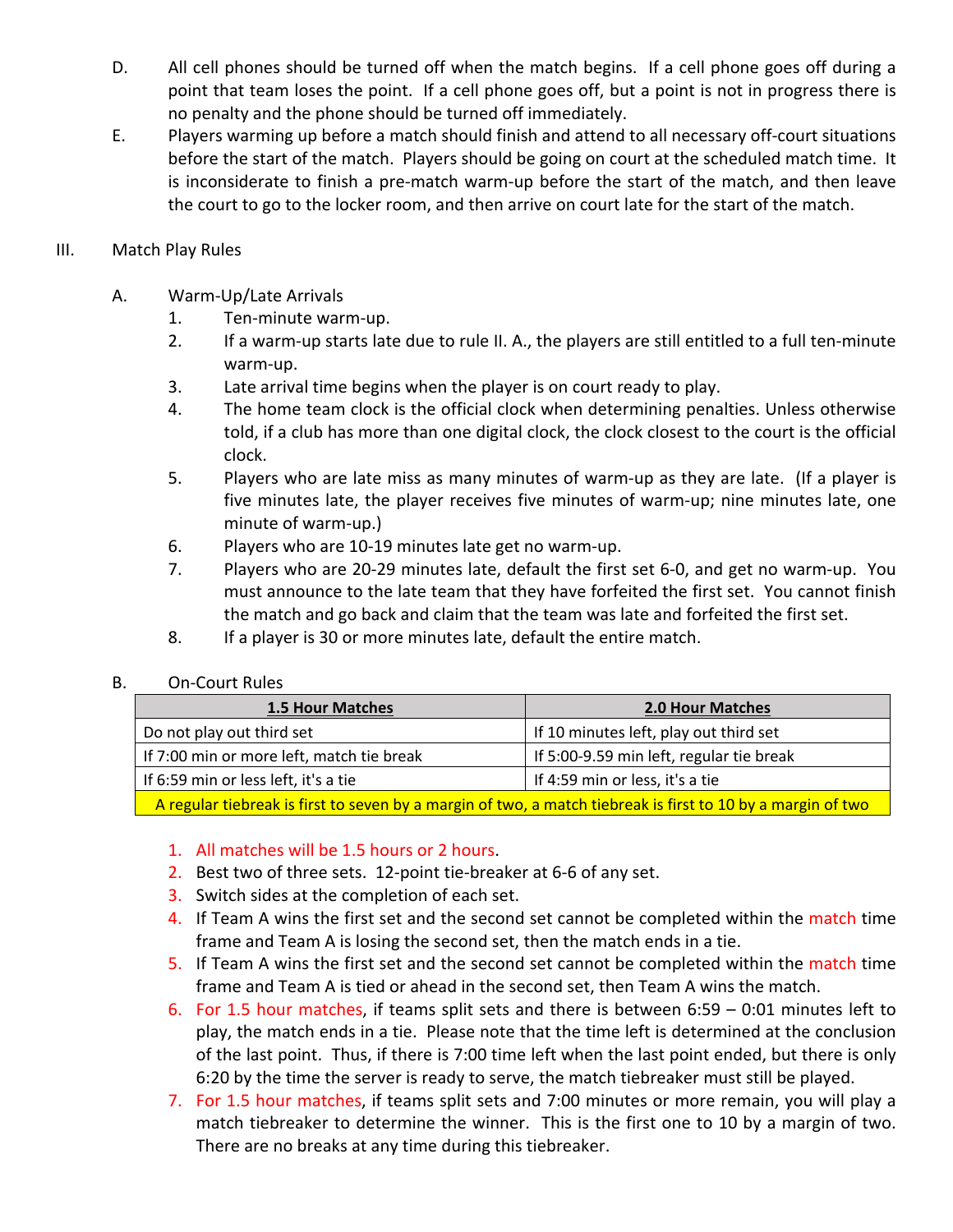- 8. For 2.0 hour matches, if teams split sets and there is between 5:00-9:59 minutes left to play, you play a regular tiebreak to decide the match. Please note that the time left is determined at the conclusion of the last point. Thus, if there is 5:00 time left when the last point ended, but there is only 4:20 by the time the server is ready to serve, the regular tiebreaker must still be played.
- 9. For 2.0 hour matches, if teams split sets and there is 10:00+ minutes left to play, switch sides and play as many games as allowed for the third set. Please note that the time left is determined at the conclusion of the last point. Thus, if there is 10:00 time left when the last point ended, but there is only 9:20 by the time the server is ready to serve, you still play out as many games as allowed for the third set.
- 10. While playing a game, if time runs out, finish that game and count it.
- 11. In either the second or third set if a game ends and there is any time left (even one second), you must play another game even if you cannot begin this game before the time limit expires. When a game ends, you must immediately notify your opponent if there is any time remaining. If you notify your opponent of this rule and they refuse to continue, they will lose the next game and suffer the result of this game forfeit. If the home team has a pro or other designated employee watching the match and they were watching the proper clock, anyone from that court can ask the pro if there was time left and if they need to play another game. This would be the final say in the matter.
	- a. Do not deliberately slow down the game as the match time limit approaches.
	- b. Games are played to the reasonable pace of the server.
	- c. The maximum amount of time between points is 20 seconds.
- 12. Players are allowed a bathroom break if it is necessary. Players are not allowed to use this rule for the purposes of getting water or some other benefit from leaving the court.
- 13. Unless everyone on court agrees to allow someone to leave the court for something other than a necessary bathroom break, ANYONE WHO CHOOSES TO LEAVE THE COURT, EVEN FOR WATER, AUTOMATICALLY DEFAULTS THE MATCH. Facilities requiring mothers to change their baby's diaper is an acceptable reason to leave the court without being penalized. The match must have started for this rule to be enforceable. There are other possible reasons that are justifiable to leave the tennis court. If a club plans to enforce this rule they should keep in mind that it is possible the reason for leaving the court might be found to be acceptable. Keep in mind the reasoning of this rule, which is to not allow a team a way to intentionally slow down a match they may be leading. Assessing this penalty needs to happen at the time of the violation, not later after the match is completed.
- C. On‐Court Disputes
	- 1. Players should try to settle on‐court disputes among themselves first.
	- 2. Should a player feel a pro needs to be contacted she may do so including leaving the court to find a pro (or authorized person) to help settle the dispute.
	- 3. Shaking hands at the end of a match signifies all players have accepted the result of the match. The exception to this rule is if you state you're protesting the result of the match before you shake hands.
	- 4. At the end of a match if a pro notices the players are about to make an error as to whether they're supposed to continue (time issue), he/she may intercede to correct the problem without the player's asking for it. Non-time related issues are to be left alone unless asked.
	- 5. If asked, pros are not required to be on-court judges during a match. They can be requested and if the pro is willing to do it, it's fine.
- IV. Stacking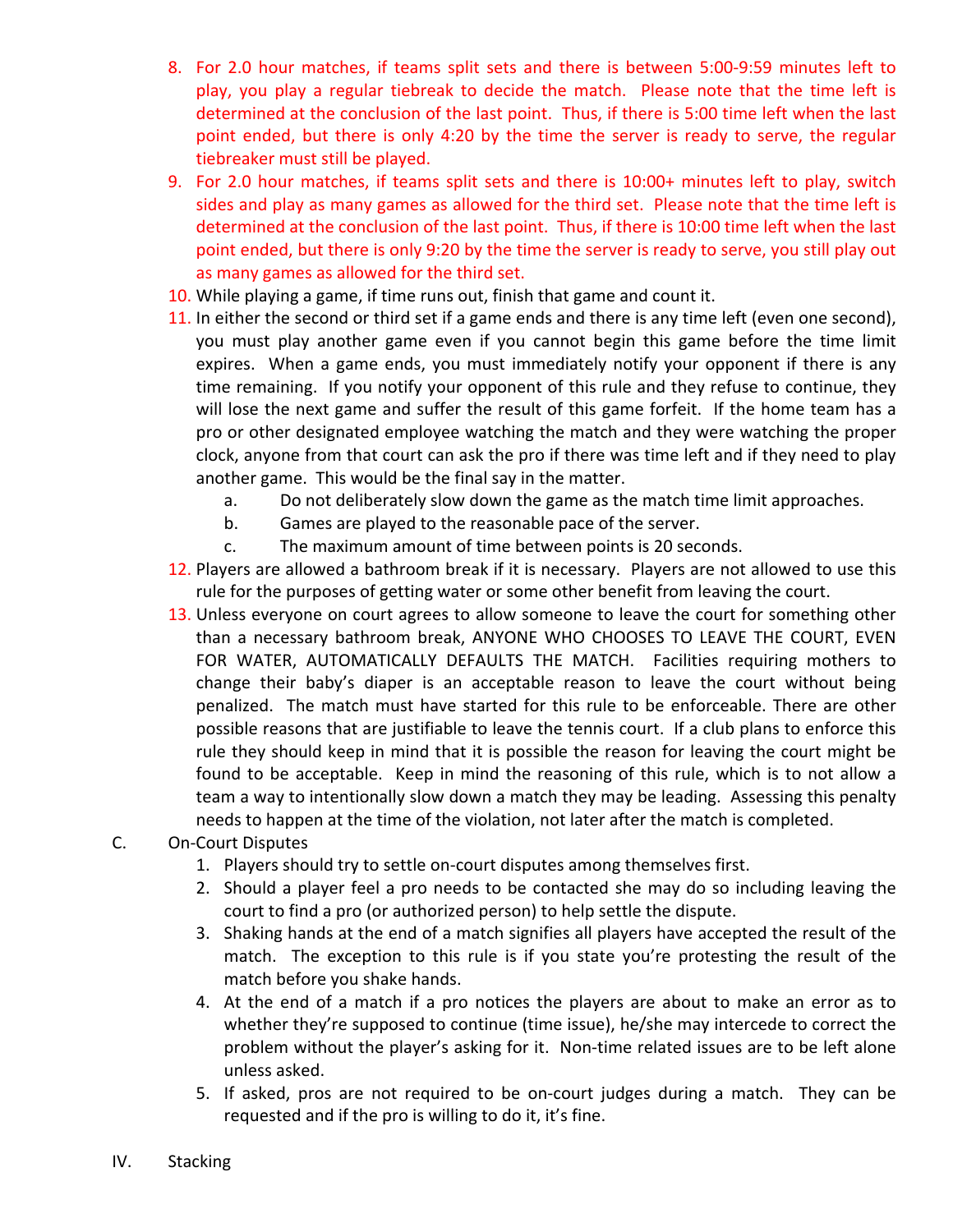- Proving a team has intentionally stacked is difficult. There is nothing that ruins a match more than playing against people outside the proper ability level of a particular court. In the event a club files a complaint against a team they will need to present clear evidence on paper.
- In the end, the tennis pros are responsible for team line-ups. It is understood that some teams allow captains to make their match line‐up, however it will not be the captain who must answer to any incidents of stacking. It is the pros who will be required to deal with this issue.
- 1. Teams are expected to have their line‐up in proper order of strength.
- 2. Minor adjustments in line-ups such as switching your usual #1 court to #2 is not considered stacking. This may occur because of a challenge match victory or the #2 team having a better record than the #1 team.
- 3. Playing your best player(s) on a lower court with a weak player in is not considered stacking in the NITTL. Be careful with the interpretation of this rule. Especially if you do this LATE in the season, since it might be determined stacking was clearly the intent.
- 4. Playing a team on court 3 or 4 that has demonstrated success on higher courts would be an example of stacking, unless those playing above them have also demonstrated equal or better success.
- 5. The most obvious form of stacking is playing your #4 team on 1, #1 team on 2, #2 team on 3 and #3 team on 4.
- 6. If a team wishes to file a stacking complain, follow the stacking procedure listed at the end of the rules.
- 7. Unless the alleged stacking occurred against your club, you cannot file a stacking complaint.

## STACKING PROCEDURE

Should a team believe another team has is guilty of stacking, the following procedure will be required:

- A. An email must be sent to Jay Huffer within seven days of the match.
- B. The complaining club needs to put down in words the facts regarding why you feel the opposing club is guilty of stacking. Avoid being subjective.
- C. The club accused of stacking will be contacted by Jay as soon as the complaint has been received. Jay will make sure they also receive the complaint. The club will have no more than five days to respond to the complaint. The response should only be based on facts.
- D. Once Jay has both sides he will send the complaint to the members of the Appeal Committee. None of the Appeal Committee members will be from either of the teams involved with the complaint.
- E. Only the information given to Jay will be sent out in an email to the Appeal Committee. Under no circumstances will any additional evidence be allowed to be sent regarding the decision. The majority vote is the final decision.
- F. On the last week of the season, or in the playoffs, if there is a stacking complaint it must be sent by 6:00 p.m. on the day of the match. The club having the complaint against them must also be included in the email. This team will have 24 hours to respond. The Appeal Committee will decide within 24 hours. Morrie will put a notice up on the website where the standings are located stating that a stacking complaint is in the process of being resolved and the final result will be posted as soon as Morrie is notified.
- V. Defaults/Forfeits/Retirements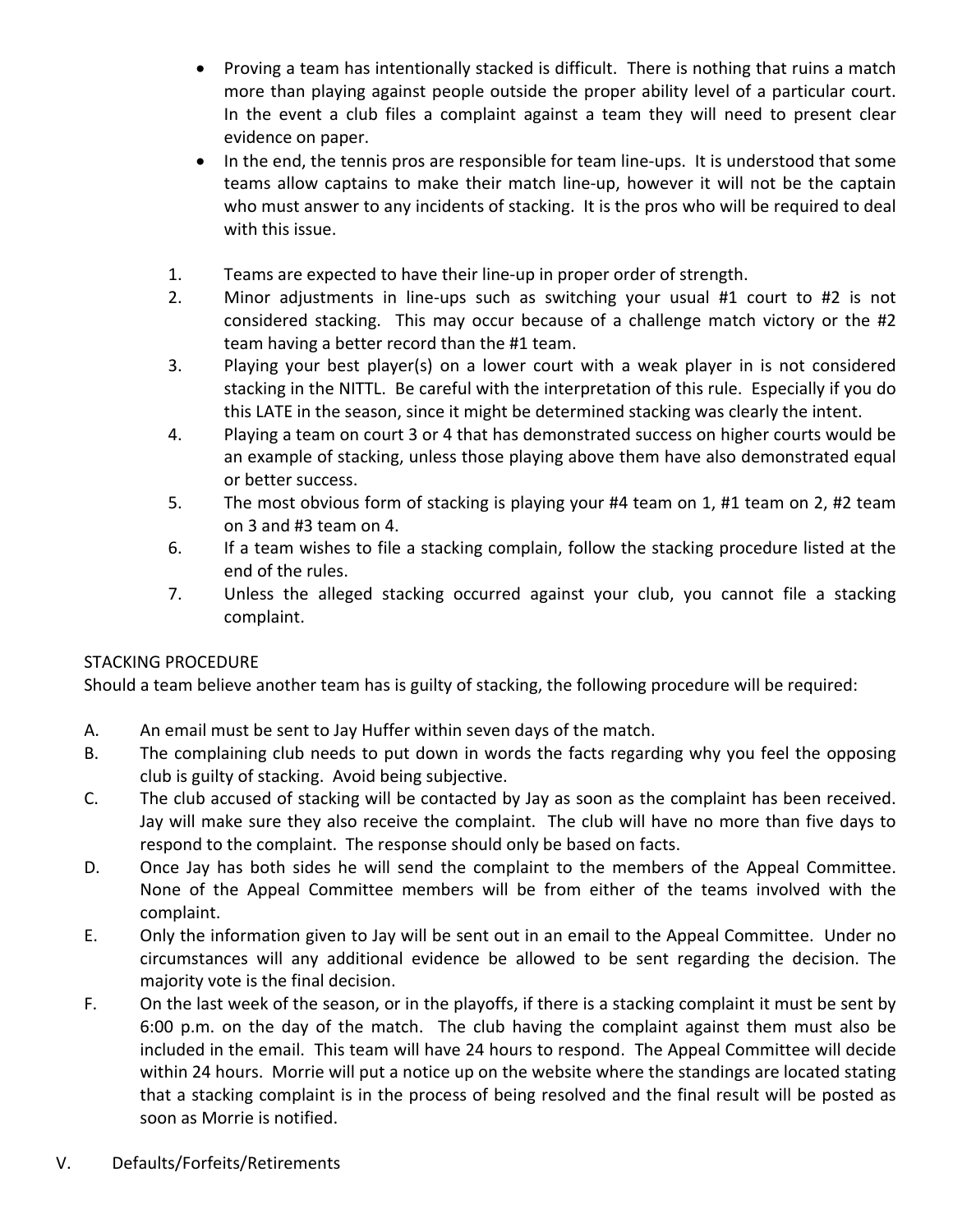*Definition: A forfeit is when a team knows in advance of a match that their team will be short at least one court. A default occurs when you are expecting a team (player) to be in attendance for the match, but the team (player) either does not show or shows up after the 30 minute default time. A retirement occurs when a match has started but ends before completion due to injury, illness or personal emergency.* 

- A. If you are unable to have a full team, please email/call/text your opponent as soon as possible so that they may call their players and inform them that they do not have a match. For club NITTL administrators we have a Google sheet titled NITTL Contacts: Emails/Cell Numbers. This sheet needs to be updated and accurate. Both emails and texts provide the necessary proof that you did contact the opposing club if a dispute arises. Saying you made a call and left a message is not verifiable.
- B. Forfeits will start with the bottom court (court 4) and move up.
- C. When you forfeit any amount of courts you cannot undo any of the forfeit without the consent of the opposing club.
- D. When you forfeit, your facility is responsible to pay for your half of the court revenue that the home club lost if you call by 5:00 PM the day before the match. Clubs can check their default money status by logging into their club at the NITTL website and selecting "View Default Money Status".
- E. If you call and forfeit courts after 5:00 PM the day before the match, your facility is responsible to pay for both halves of the court revenue. One court of ladies doubles will be either \$30 (half) or \$60 (both halves).
- F. A team that forfeits an entire match in the last three weeks of the season must pay both halves plus an additional \$100 fee regardless of when the forfeit is called in.

## V. Eligibility

- A. All players must be 19 or older.
- B. College students (19 or older) who play tennis for their school can play after completing their college schedule.
- C. Players may play for one club only in this league, regardless of the division you play in.
- D. Playing someone deemed to be ineligible or illegal results in either a forfeit of that court and all courts below or just the forfeit of that one court. Decisions will be made by the Appeals Committee.
- E. Tennis teaching pros are eligible to compete. They may participate at whatever level their ability allows them to compete. A pro who is no longer actively teaching for a club is not eligible unless she is a paying (paid) member of the club.
- F. You must be a member of the club you play for and have paid the membership dues that the club advertises it charges their members. There is no time limit on catching a player who has violated this rule. Players playing under rule V.E. are not subject to this rule. If contacted by Jay, a club must produce proof of an individual's membership.
- G. There is a maximum of four weeks from the time a match was played for a team to catch an illegal player and have the rules applied for playing the illegal player. Please note that there is a one‐week rule for a stacking complaint.

#### VI. Rosters/Appeals

A. Players cannot be put on a roster unless they meet Rule V.F. which states: You must be a member of the club you play for and have paid the membership dues that the club advertises it charges their members. Active teaching pros of the club are not subject to this rule.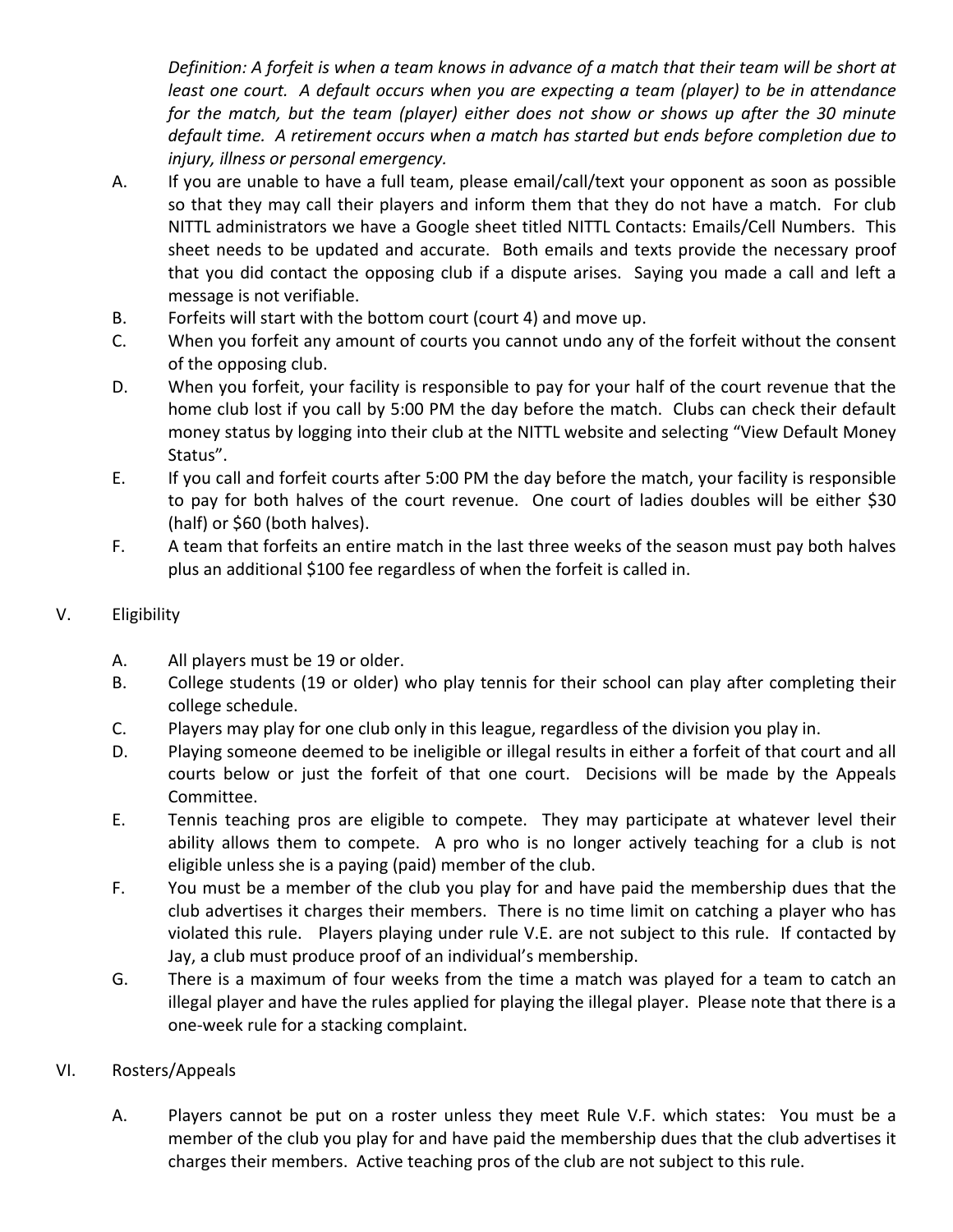- B. Ladies team rosters must be updated and completed online no later than the day and time of their first match.
- C. There is no limit to the amount of players on a roster.
- D. Appeal Chart: The following chart is used for determining where you can roster players and for appealing players. This includes appealing someone you want to roster to a higher team after subbing the person up six times (due to COVID players are allowed to sub up 10 times for the 2021-22 season). If the person wasn't allowed to be rostered on a higher team because of this chart they may be appealed. Violations are a forfeit of the court for each violation and the opposing team receiving the win.

|               | <b>NITTL Appeal Information</b>   |          |          |          |  |
|---------------|-----------------------------------|----------|----------|----------|--|
|               | Move up without an Appeal         |          |          |          |  |
|               | Minimum winning percentage needed |          |          |          |  |
| Ct Ave        | 1 Level                           | 2 Levels | 3 Levels | 4+Levels |  |
| $1.00 - 1.49$ | 0.500                             | 0.600    | 0.700    | Appeal   |  |
| 1.50-1.99     | 0.550                             | 0.650    | 0.750    | Appeal   |  |
| 2.00-2.49     | 0.600                             | 0.700    | 0.800    | Appeal   |  |
| 2.50-2.99     | 0.650                             | 0.750    | Appeal   | Appeal   |  |
| 3.00-3.49     | 0.700                             | 0.800    | Appeal   | Appeal   |  |
| 3.50-4.00     | 0.750                             | 0.850    | Appeal   | Appeal   |  |
|               |                                   |          |          |          |  |
|               | Move down without an Appeal       |          |          |          |  |
|               | Maximum winning percentage needed |          |          |          |  |
| Ct Ave        | 1 Level                           | 2 Levels | 3 Levels | 4+Levels |  |
| 1.00-1.49     | 0.250                             | 0.200    | Appeal   | Appeal   |  |
| 1.50-1.99     | 0.300                             | 0.250    | Appeal   | Appeal   |  |
| 2.00-2.49     | 0.350                             | 0.300    | Appeal   | Appeal   |  |
| 2.50-2.99     | 0.400                             | 0.350    | 0.300    | Appeal   |  |
| 3.00-3.49     | 0.450                             | 0.400    | 0.350    | Appeal   |  |
| 3.50-4.00     | 0.500                             | 0.450    | 0.400    | Appeal   |  |

- E. There is a rotating Appeal Committee consisting of five individuals that will hear all situations/complaints regarding player appeals, team appeals, pro complaints and stacking complaints.
	- a. The Appeal Committee are the commissioner and four others. The commissioner will always be on the Appeal Committee. The other five, Rich Pier (Naperville), Lori Mills (Wheaton), Dave Schoenly (Lockport), Dali Mihajlovic (Hinsdale) and Jonathan Diamond (Five Star) will serve in 2019‐20.
	- b. Clubs may submit a qualified candidate to Jay each season. Non-employee NITTL players are not candidates.
	- c. The members of the Appeal Committee shall recuse themselves from voting if it's a player from their club, or a player from their club in the past two seasons.
- F. Players whose appeals are approved will be listed on the NITTL website by clicking on the "Player Appeals" tab on the left side of the home screen. This will take them to the NITTL Approved Players Google Sheet.
- G. If a player is changing clubs and the new club wants to roster this person at a different level where the player needs to be appealed, the PLAYER must send an email to Jay Huffer at jgooser64@yahoo.com indicating their intent to play at that club.
- H. When a team has four matches (or less) left to play in the season, they cannot roster any new players.
- I. If "NOT ROSTERED" is selected for a player name on a score sheet in the online system, a system email will be sent to the team that has the unrostered players. The coordinator of that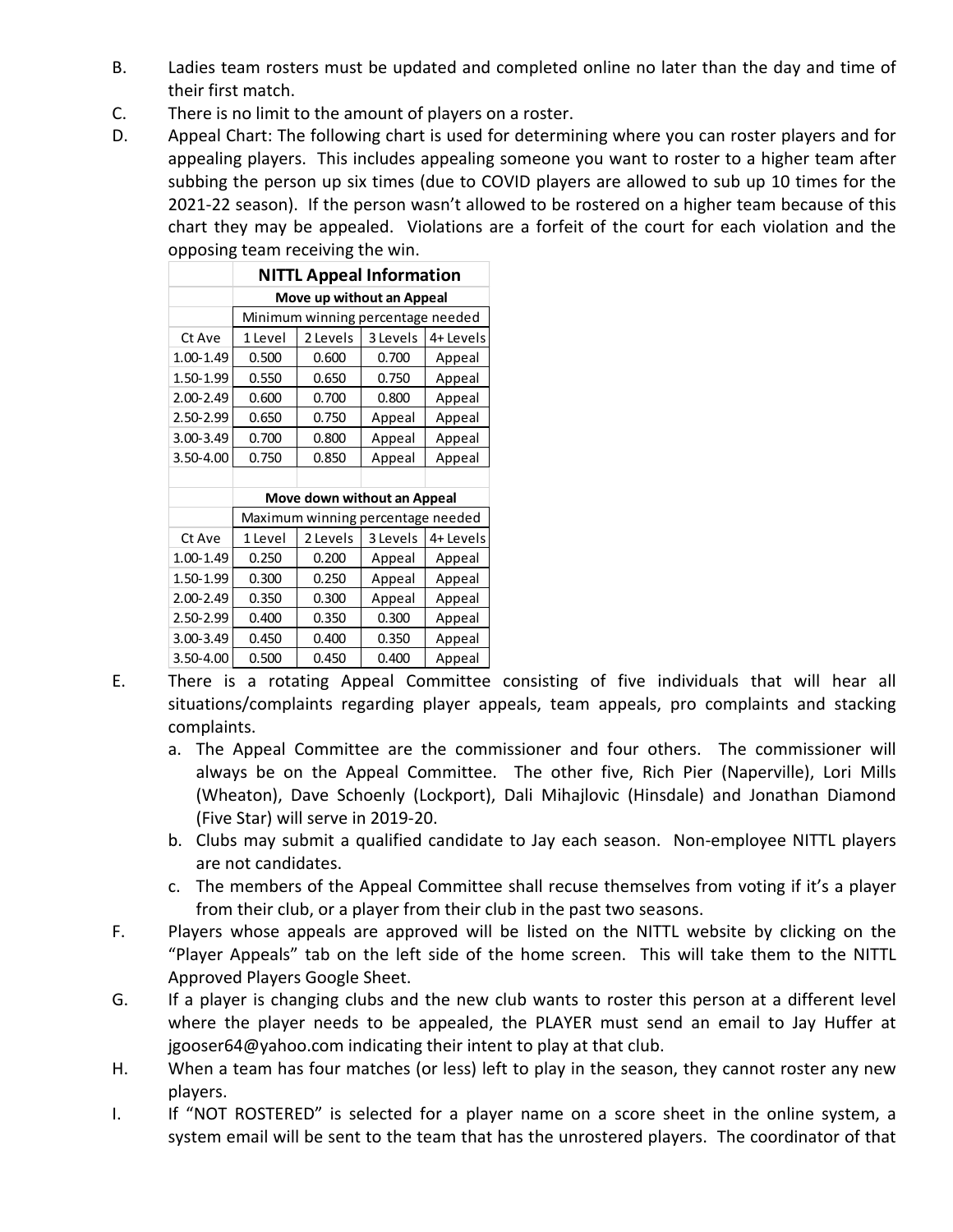facility has five days to respond or that player will be rostered on the team for which they played.

- J. Playing a non‐rostered player who is "in level" will be a one court forfeit. Playing a non‐ rostered player who is determined by the appeals committee to be "out of level" (too strong) will be a four‐court forfeit.
- K. At the NITTL preseason meeting in August, all teams are subject to being moved to a different level than a club may wish. Some factors that determine possible movement include whether a team has close to the same roster as the previous season, what place they finished the previous season, what was the team's winning percentage the season before, who are the new players on a team and how many teams are in the division above and below them.
- L. Automatic Forced Player Movement Rule:

Movement Upward:

A player must move to a higher NITTL team if she meets the following criteria for her last season played:

- She played in at least half the scheduled matches
- Of the matches she played, she played court one in at least half of them.
- Her overall winning percentage was 75% or better. This means counting the matches when she played on courts below court 1.
- Matches only count at the level the player is rostered. Match results from subbing up do not count towards the overall percentage.

Movement Downward:

A player must move to a lower NITTL team if she meets the following criteria for her last two seasons played:

- Each season she played in at least half the scheduled matches
- Of the matches she played, she played court four in at least half of them.
- Each season her OVERALL winning percentage was 25% or lower. This means counting the matches when she played on courts above court 4.
- Matches only count at the level the player is rostered. Match results from subbing up do not court towards the overall percentage.

The upward movement rule does not apply to Div. 1 American. The downward movement rule does not apply to Div. 4 National.

Any player who is forced to move upward or downward because of the Automatic Forced Player Movement rule can have it appealed. In this case we will use the following procedure:

- The appeal must first go to Jay Huffer explaining why the person should not be subject to the forced movement.
- The Player Appeal Committee will vote and make a final decision.
- M. Post Season Player Complaint Rule:

At the completion of the 2019‐20 postseason, there will be a 30 day time frame to make a player complaint to either force a player to move up (or down) even if they do not meet the criteria of the Automatic Forced Player Movement Rule. The complaint must be made by a pro at a club, and not by team players or captains. In 2019‐20, the 30‐day time period will be May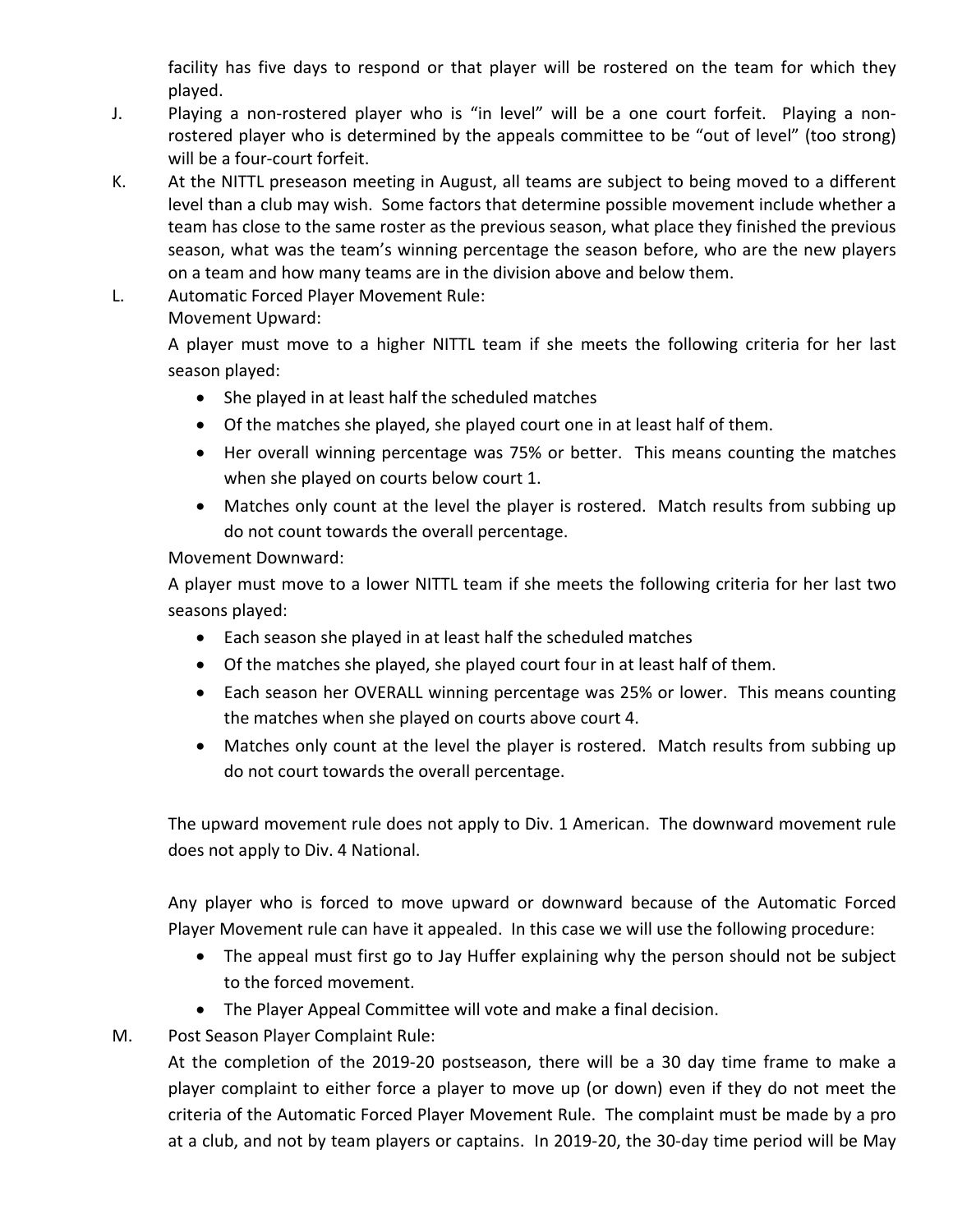16 – June 16. In these instances, if a complaint is made against an individual, the club will be notified that a complaint has been made about a certain player and they will have a chance to respond. The complaint and response will then be sent to the Player Appeal Committee for a final decision.

- N. Appealing of Players Roster Level
	- 1. A player can only be *successfully* appealed once per season. If a player is denied, she may sub up and be re‐appealed. We recommend re‐appealing her once she's subbed up six times (due to COVID players are allowed to sub up 10 times for the 2021‐22 season).
	- 2. A player who is successfully appealed must play a minimum of four matches at the level she was successfully appealed to before she is allowed to sub up. Example: Linda plays Div. 2N and her record does not allow her to be rostered at the Div. 2L level. She's appealed and it's granted. You must have Linda play four matches on this Div. 2L team before you can sub her up to your Div. 2C team.
	- 3. In the case of #2 once she has played her four matches at her successfully appealed level, she may sub up, up to six times higher levels (due to COVID players are allowed to sub up 10 times for the 2021‐22 season). Regardless of her subbing up record, she can no longer sub up or be appealed (see #1) after six sub ups (due to COVID players are allowed to sub up 10 times for the 2021‐22 season).
- O. Ghost Roster Rule: A club may ask to "roster" players from their club at an NITTL level they do not have a team. Some clubs may have a large enough gap between some team levels that a ghost roster can be used. The purpose of this rule is to allow players to be able to sub on a team they otherwise would not be allowed. Example: Linda is a 2L level player. She has NITTL history to support this. The club she's at has a 3A team and their next highest team is a 2A team. Linda is too strong to be allowed to be on the 3A roster. She's too weak to be allowed to be on the 2A roster. She can be ghost rostered at the 2L level and be allowed to sub up on the 2A team up to six times (due to COVID players are allowed to sub up 10 times for the 2021‐22 season). In the past she would not have any chance to sub.
- P. Team Merger Rule: If a club can demonstrate the need to merge players from two teams in order to keep one team together, it will be taken into consideration by the Appeal Committee. Restrictions on what court(s) players are allowed to play may be stipulated. There could still be individual denials. The NITTL Approved Player Appeal List will note "merger" next to anyone approved this way.
- Q. Revoking an Approved Appeal: Successful appeals (individual or team) can be revoked immediately if the information given to the Appeal Committee that allowed for a successful appeal is found to be incorrect (false).
- R. Bostering of Championship Teams: If a team finishes the regular season at .650 or better the entire roster may move up even players who otherwise would not be eligible. Anyone who did not play at least five regular season matches as a rostered player on the championship team are not eligible to move up with the team.
	- 1. This is only applicable if the team is staying together and mostly intact.
	- 2. Players leaving the club who were on a championship team are not eligible to move up unless their match results fall within the parameters of the Appeal Chart.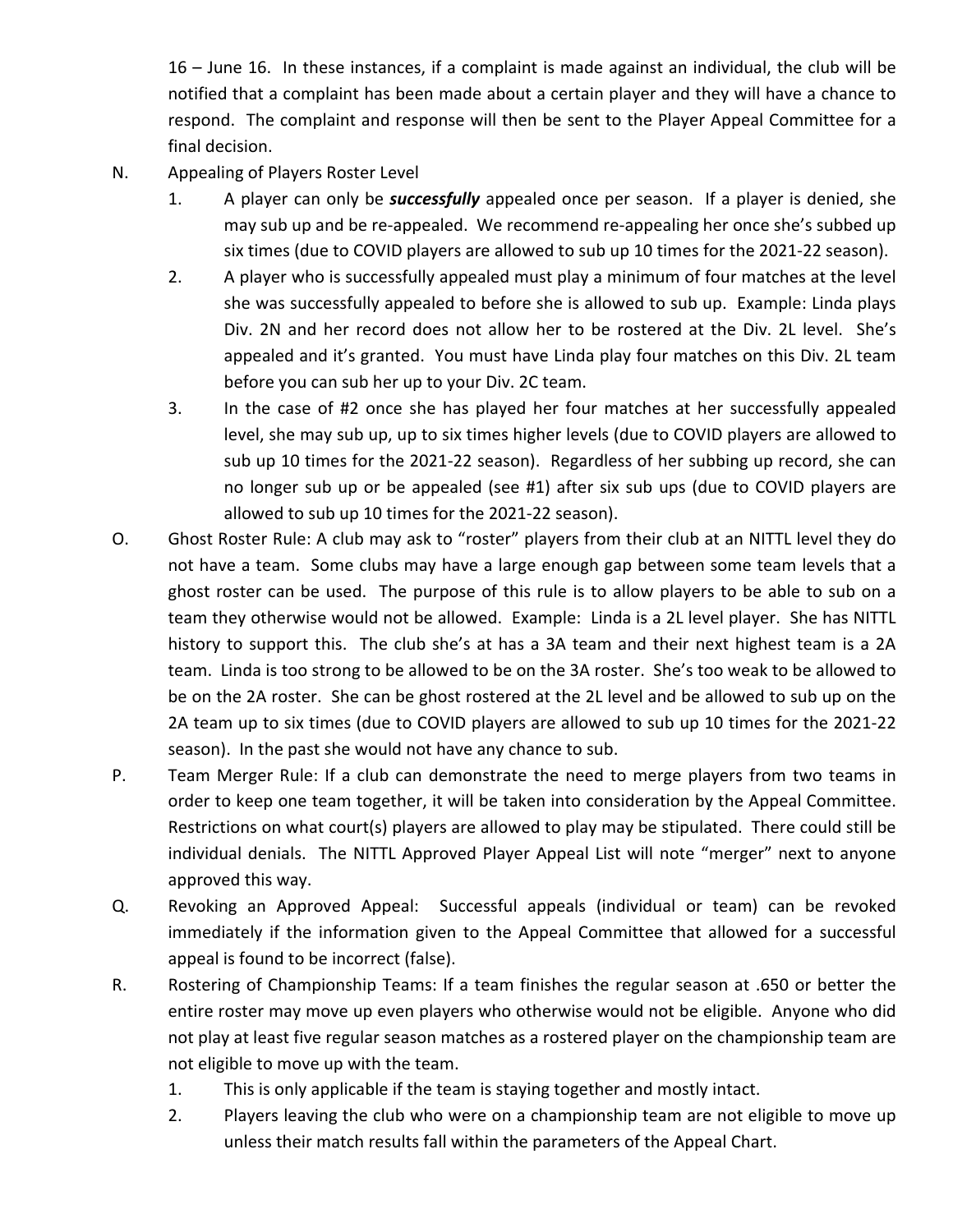- S. Bostering of Non-Championship Teams: If a team did not win its division but still met the criteria of winning .650 or better with the team staying intact, then rule VI.S. applies to them too.
- T. The Roster Chart can only be used for results from last season. Even if a lady is 6‐0 in her sub ups, if the appeal chart shows her results from last season do not allow an automatic move up to the level you seek, you must appeal her before playing that seventh sub up match. In reality, it won't be a seventh sub up because you'll have appealed her after six sub ups and if approved, this will not be a sub up. It will be her new approved level.

If the chart indicates she could have been rostered at that higher level, you do not need to appeal her, but you need to notify Morrie via email that you're rostering the player at a higher level, and it needs to be done BEFORE she plays that "7th" match. You have the ability to do this yourself through the player maintenance tab when you login at the NITTL website. Make sure you do this before she plays.

#### VIII. Substitutions

- A. Once placed on a roster, a player may not sub down.
- B. Players may "sub up" on more than one team.
- C. When a player subs up a seventh time (due to COVID players are allowed to sub up 10 times for the 2021‐22 season before they forced to move up), they are now officially rostered on that team. Many players are not eligible to sub up this seventh match and be rostered on a higher team unless they meet the requirements of VI.D. (The Appeal Chart) from the last season they played.
- D. After subbing up six times (due to COVID players are allowed to sub up 10 times for the 2021-22 season) a club can appeal that player to the Appeal Committee to determine if the player should be allowed to play that seventh match and be rostered on the higher team.
- E. A player may "sub up" a total of six times during the season (due to COVID players are allowed to sub up 10 times for the 2021‐22 season). If you sub up three times on one team and three times on another team, you are at your maximum of six.
- F. If a player is eligible to sub up a seventh time (due to COVID players are allowed to sub up 10 times for the 2021-22 season before this rule applies), the team they play for in the seventh match is now the team they are rostered. They can't be rostered on any other team, nor can they sub anymore. If the player needs to be appealed and it's granted they are no longer allowed to sub up to any other team(s).
- G. Players may not sub to another team at the same level they are rostered.
- H. When subbing a player up, the opposing team has the right to file a stacking complaint if they feel they can prove the sub played on an inappropriate court.
- I. Players rostered on Div. 1N and 1C are allowed an unlimited amount of times to sub up to Div. 1A. These sub ups do not count towards being rostered at a higher level.
- VIII. Match Postponements**/**Rescheduling
	- A. Either team may call the opposing club for the postponement of a match due to inclement weather. Rain is not an acceptable reason for postponement.
	- B. Postponed matches must be rescheduled within three weeks. This doesn't mean the match must be played within three weeks. It means the clubs must agree upon any date in the future, but they only have three weeks to determine that date.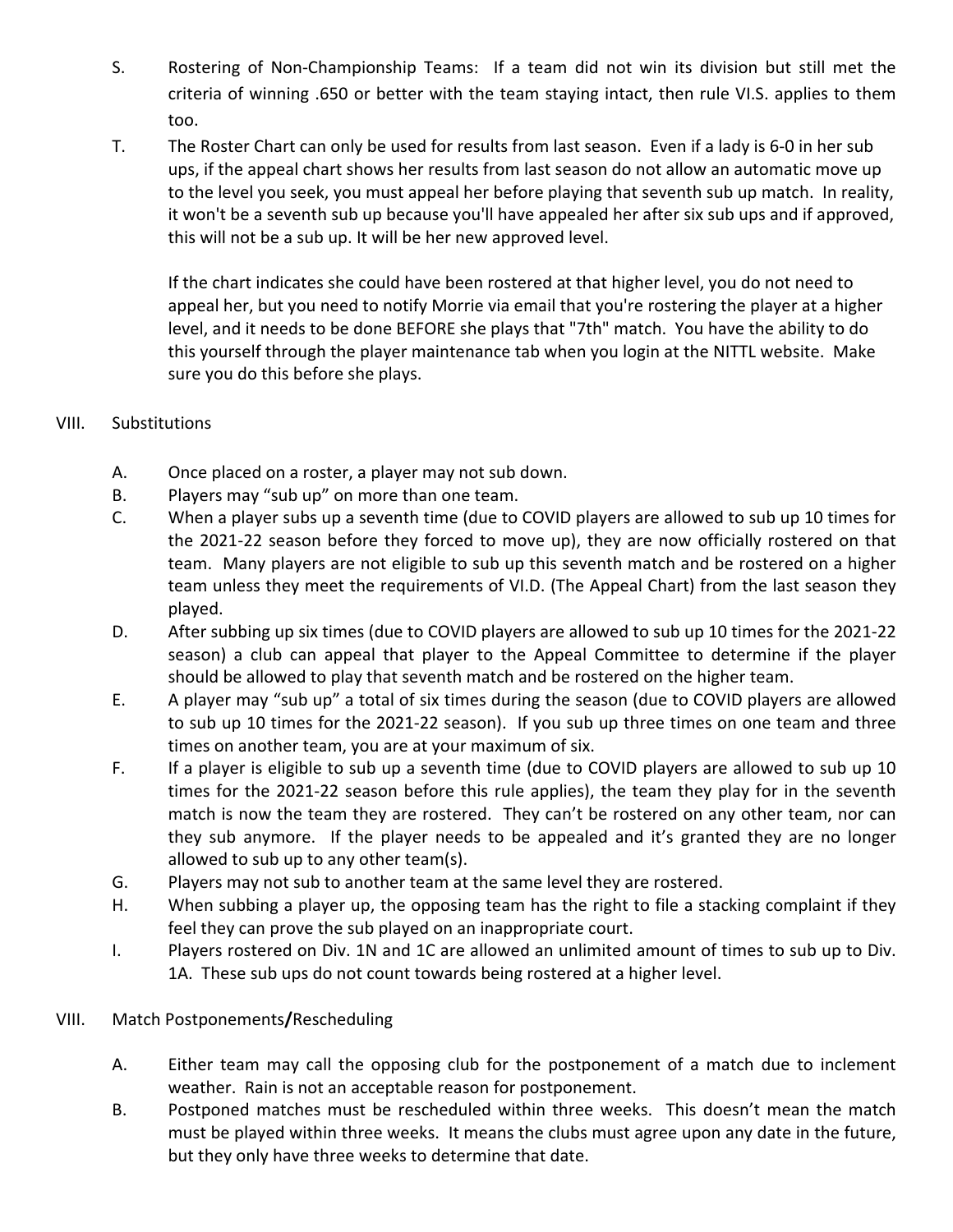- C. It is the home team's responsibility to contact the away club and decide upon a reschedule date. Both clubs must agree to the rescheduled date. The home team must immediately notify Morrie Marino of the rescheduled date.
- D. If an effort was made to reschedule a postponed match but it was not possible, the match result will be 0‐0. The home team does not have to give up the "home".
- E. When a facility has two or more teams in the same division and those teams are scheduled against each other, they must play the match on the scheduled date or earlier. If a team does not have enough players for the match, then they need to forfeit courts just like a regular match. The penalty will be one of two decisions. Decision #1 will be to give one team a 4-0 victory and it will be the team we feel hurts the club the most. Decision #2 will be to officially declare the match 0‐0 so neither team can benefit. The decision will be decided by the Appeal Committee.
- F. Failure to have a match rescheduled within the three-week time period, results in the home team forfeiting the match. The visiting team must contact Jay and notify him that three weeks have passed and the home team didn't contact the visiting team about a reschedule. The visiting team is not required to make the initial contact to reschedule the match. If the home team claims they did attempt to contact the visiting team, an email must be a part of the initial contact. This provides proof. Without the email proof, the ruling will be in favor of the visiting team. Even sending an email to Jay saying you called the visiting team on that date will be considered acceptable. In order for the visiting team to claim the forfeit they must contact Jay within four weeks of the three-week time period. If this doesn't happen the match will be recorded as 0‐0.

## IX. Complaints against players/pros

Players

- A. All clubs have access to a special Google Sheet for complaints against players within the league. These complaints are to be based on behavior issues. To file the complaint you will need to provide the following information.
	- The player's name
	- $\bullet$  Her club
	- Her specific team/level
	- Date of incident
	- Description of what happened
- B. Once an incident is verified by Jay, the player will be put on notice (probation). This will be noted on the Google Sheet. The home club will be responsible to notify their player of this probation.
- C. A second offense will result in a suspension of play for a number of weeks to be determined by the Appeal Committee. This will be a minimum of three weeks.
- D. A third offense will be a suspension for the remainder of the season. Suspensions late in the season could be carried over into the following season if the Appeal Committee feels it's warranted.

Pros

- A. On your team Google Sheet there will be a tab at the bottom titled, Pro Complaint. If ladies from one of your teams has an issue/incident with a pro from another club you should go to this tab and fill out a report based on exactly what the ladies said happened. Make the report based on what your players say, not what you interpret what they say.
- B. Send Jay an email letting him know that you have a complaint against a pro on your Google sheet (jgooser64@yahoo.com). I will contact the pro and let him/her know what was said. The Appeal Committee will decide if this offense should put the pro on probation.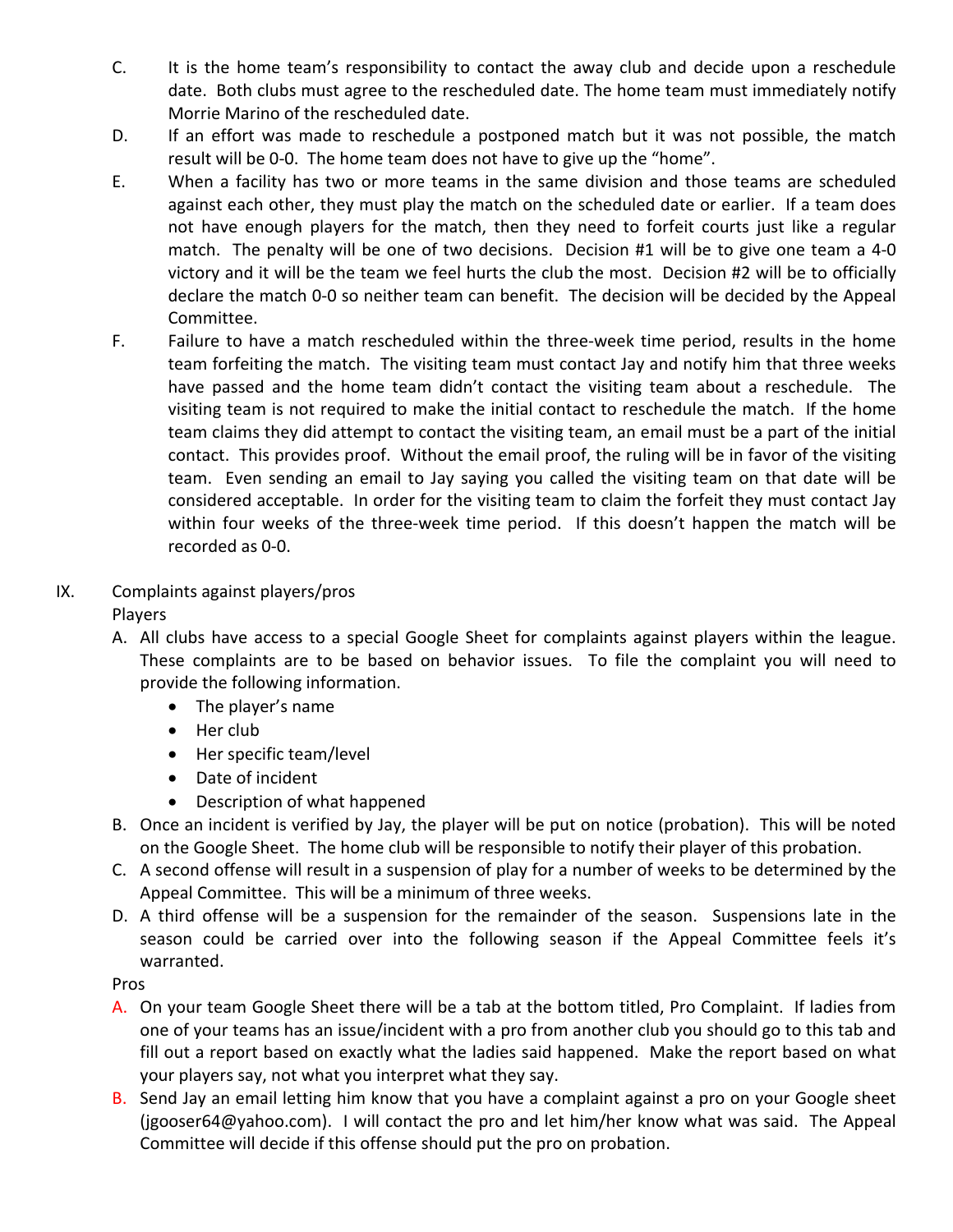- C. Should a second offense be leveled against the same pro and the Appeal Committee comes to the same conclusion the pro can be banned from watching their team play. This suspension period will be determined by the Appeal Committee.
- X. Match Fees

Match Fee for 2018‐19: 1.5 hours \$15.00 / 2 hours \$20.00

- XI. Babysitting
	- A. Every facility must offer babysitting during match times.
	- B. A club notified of babysitting needs 24 hours or more in advance is required to provide the service. Failure to provide the service will be the home team forfeiting one court. If the babysitting service is notified less than 24 hours before the match, the home team bears no responsibility if it has to turn down the request.
	- C. Facilities that require advance notice of babysitting cannot turn down the visiting team if the person calls within the prescribed time. If a player is denied babysitting, that club (person) should immediately contact Jay Huffer (630) 348‐5381 and they will try to remedy the situation.
	- D. Any club having special babysitting rules is required to email a copy of those rules to Morrie Marino at morrie@nittl.com
	- E. Facilities are not allowed to charge more than \$8.00 per child (not per hour).
- XII. Division Winners
	- A. Division winners will be based on the best won/lost percentage. Ties remain ties regardless of tiebreaking procedures detailed in the playoffs. The online standings will go out to the fourth decimal point.

#### XIII. Playoffs

- A. The week after the regular season's final matches, playoffs will be held in all divisions.
- B. The higher seeded team will be the home team. Morrie will notify both the home and away teams who their opponent is.
- C. On the last Friday afternoon of the regular season all home teams must email Morrie their clubs home match day/time. This also applies the following Friday for all teams hosting matches in the playoff finals.
- D. If a team knows they have to forfeit a first round playoff match, the next best team is added to the playoffs and all seeding is redone based on the teams that are participating.
- E. If a team wins its first round match, and has to forfeit its next match, the team they defeated in the first match is reinstated in their place.
- F. You must have played in at least five matches to be eligible to compete in the playoffs. Your five matches can include matches played at a different level.
- G. Playoff teams may have players "sub up" who have met the five matches played rule.
- H. In the playoffs, the matches will be under the same rules as regular season matches unless both facilities agree to a different set of rules. This may include having no time limit.
- I. As in the regular season, stacking in not allowed in the playoffs.
- J. Teams must play their playoff matches on the same day as they played their regular season matches. The time may be changed to whatever they want. The home team may contact the opposing team and request a day change, but the opposing team is under no obligation. Teams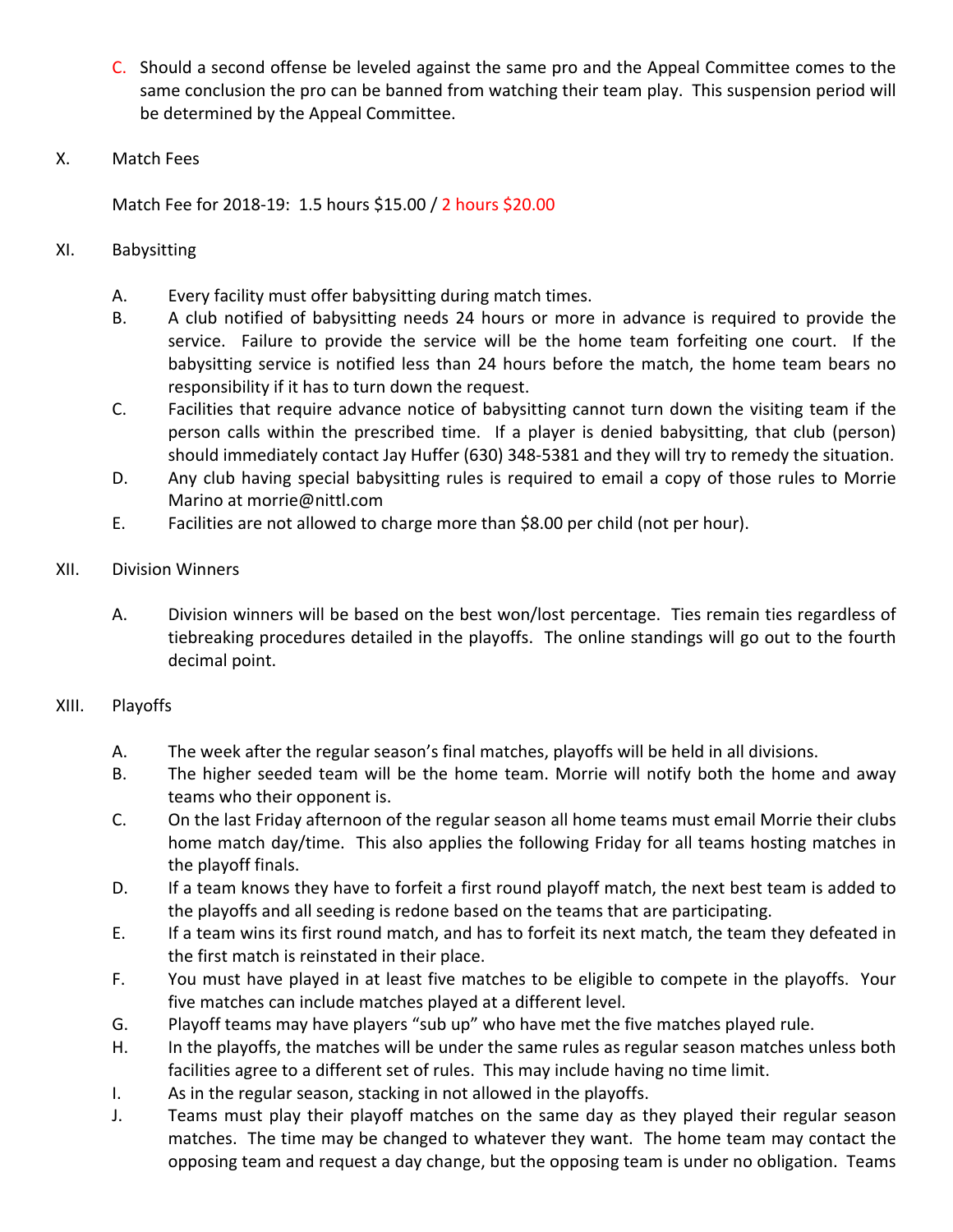in first and second place near the end of the season should make sure this does not become an issue by making sure the court availability is there. The one exception to this rule is if too many teams from a particular club earn a home playoff match and there isn't enough court availability, then a team can schedule a home match on the day different than its normal home match day.

- 
- K. In the event of a 2-2 tie, the winner will be determined in the following order:
	- 1. The team that wins the most sets wins.
	- 2. The team that wins the most games (total of all courts) wins.
	- 3. A tiebreaker played for the third set counts **as one set and one game** towards settling ties.
	- 4. If the match is still tied, each team picks any two players to represent their team in a 10‐ point match tiebreaker. In this instance the players will switch sides every six points.
		- In the event there is a default or forfeit, the opposing team wins the match by a score of 6‐0, 6‐0.
		- In the event that there is a retirement due to injury, illness or personal emergency the opposing team gets credit for the match and two sets. If the team that retired won a set they get credit for it. For tiebreak purposes of a 2‐2 tie, the winning team gets to count the rest of the games left in the match.

Example 1: Team A wins the first set 6‐4 and is losing the second set 2‐4 when the lady on Team B can't play anymore. Team A gets to claim the second set 6‐4.

Example 2: Team A loses the first set 1‐6 and is losing the second set 1‐3 when the lady on Team B can't play anymore. Team A gets to claim the second set 6‐3 and the third match tiebreaker which counts as one set and one game.

- L. During the regular season players who show up for a match, but win by default may count this as an official match towards being playoff eligible. This does not apply when matches are forfeited with proper notification. Matches that end in the retirement of a player also count towards an official match and being playoff eligible. A retirement is when a match starts (including warm‐up) and a player cannot finish the match due to injury, illness or personal emergency.
- M. If there are 5 or more teams in a league division the top four teams will be in the playoffs. If a division has four teams an email will be sent to see if all four want to play. If they do, the rules will be the same. If one club does not want to play, the top two teams will play a finals playoff match on the first week of the playoffs.
- N. If the regular season ends in a tie between any teams the official standings remain as a tie. However for seeding purposes, or to determine if a team qualifies for the playoffs, the following tiebreakers are used in this order to determine playoff seeding order:
	- 1. Head-to-head vs. the team(s) you tied with during the regular season. This means adding up the points won and lost. If Club A played Club B four times and the results from Clubs A's perspective were 1-3, 0.5-3.5, 4-0, 2-2 then Club B wins 7.5 to 8.5. If three or more teams tied you would still see if this method separates them to make a clear order.
	- 2. Overall sets won to sets lost vs. the team(s) you tied with during the regular season.
	- 3. Overall games won to games lost vs. the team(s) you tied with during the regular season.

#### XIV. Miscellaneous

A. Rules decisions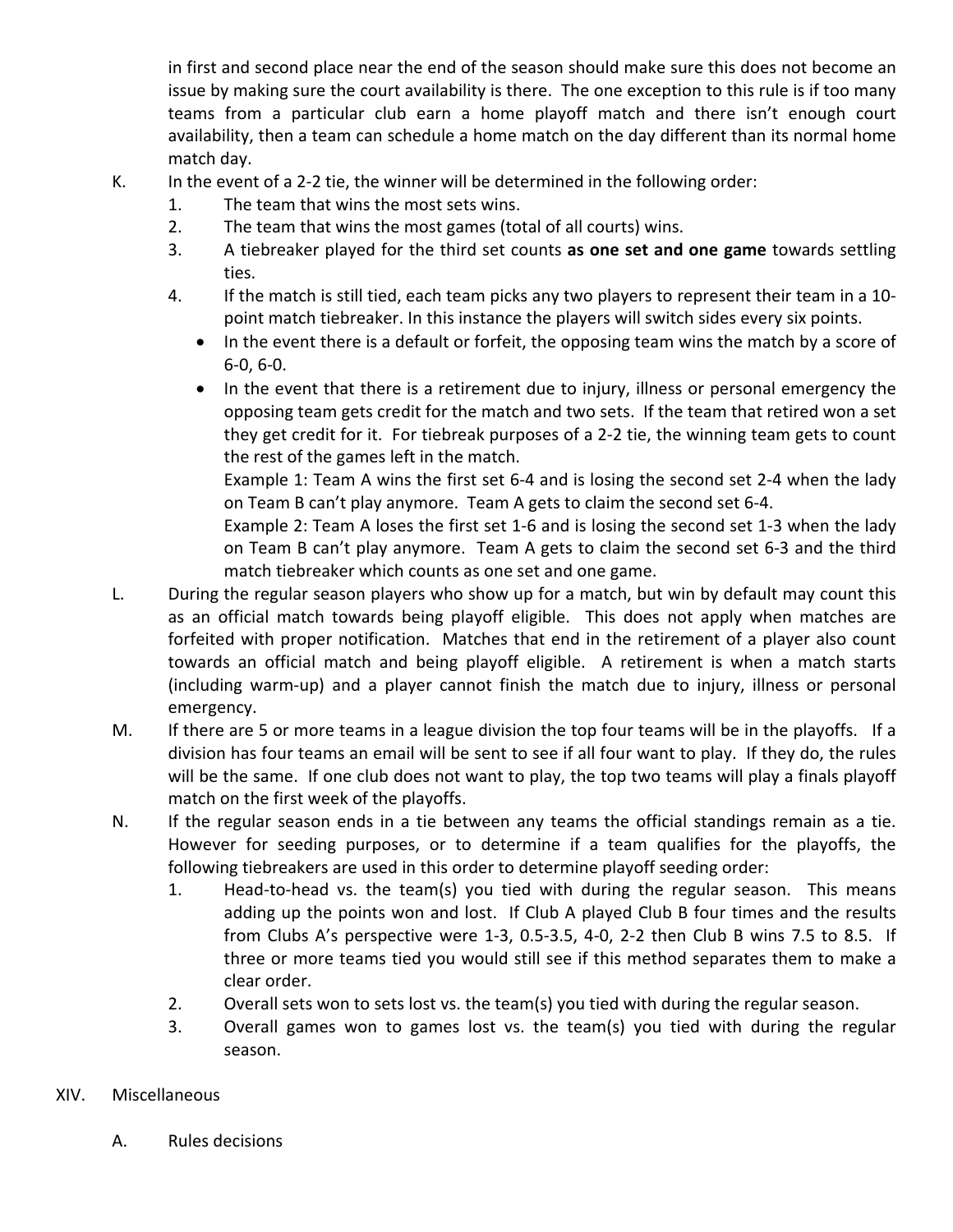- 1. Refer all rules questions to one of the home team's tennis pros. If you believe the home team pro to be in error, or if you cannot resolve the matter call Jay Huffer at (630) 348‐ 5381 or his mobile phone at (630) 899‐9307.
- B. Match starting times, days and number of courts played
	- 1. Matches are played at no earlier than 10 AM and cannot start later than 1:30 PM. 2.0 hour matches cannot start later than 1 PM.
	- 2. All divisions may choose a Thursday or a Friday home match time, except Div. 1 American which must have a Friday time.
	- 3. Div. 4 National are three courts.
	- 4. For 2019-20, Div. 1 American are two courts and must have a home match day of Thursday.
- C. Results of a match
	- 1. All results will be entered through the NITTL website. Our website is www.nittl.com.
	- 2. Either team may have a captain or club representative enter the match scores no later than Monday at 12:00 PM. If the scores are not entered an email will be sent to BOTH clubs warning them that the result has not been entered. If the match results have not been entered by Thursday (three days later) the home team may be assessed a \$20 penalty. This will happen if it's a repeat offender. If there is a dispute in a match result it should still be entered by the home clubs version of the result.
	- 3. If there is a dispute over entered results, an email must be sent to Morrie ASAP. Morrie can correct simple errors, or if the dispute needs a decision over a more complex situation, Morrie will forward the problem to Jay. Upon Jay's decision, an email will be sent to Morrie and the disputing clubs. For this matter Morrie's email is morrie@nittl.com.
- D. Change in the schedule

If the schedule for any division is modified, but not completely redone, the matches that have changed will require an email to each club (from Morrie) listing the change and this email must be returned acknowledging the change.

E. Dropping a team out of the league

Any facility that has a team drop out of the league once league play has begun is required to pay a \$250 drop out fee.

## F. Court dividers

Should any player on either side of a court divider wish for the divider to be opened, it must be opened. This is only applicable on courts that have NITTL matches being played on them.

G. On Court Injury/Illness

Based on a 90 minute match, if a person is either injured or ill they can have up to five minutes to resume play in the first hour of the match. In the next 20 minutes a person can have no more than two minutes. In the final 10 minutes of the match there can be no time out for injury or illness without retiring the court.

H. On Court Breaks

With limited time to play our matches we do not switch sides on odd-games. However normal breaks in a tennis match occur on odd-game side changes. Since we don't switch sides on odd games, the rule is that when a game is completed and it's an odd‐ game, this is the time to get a water break or minor rest break. This time is not to exceed 30 seconds and the players must remain on‐court. Do not have water breaks on even‐games played.